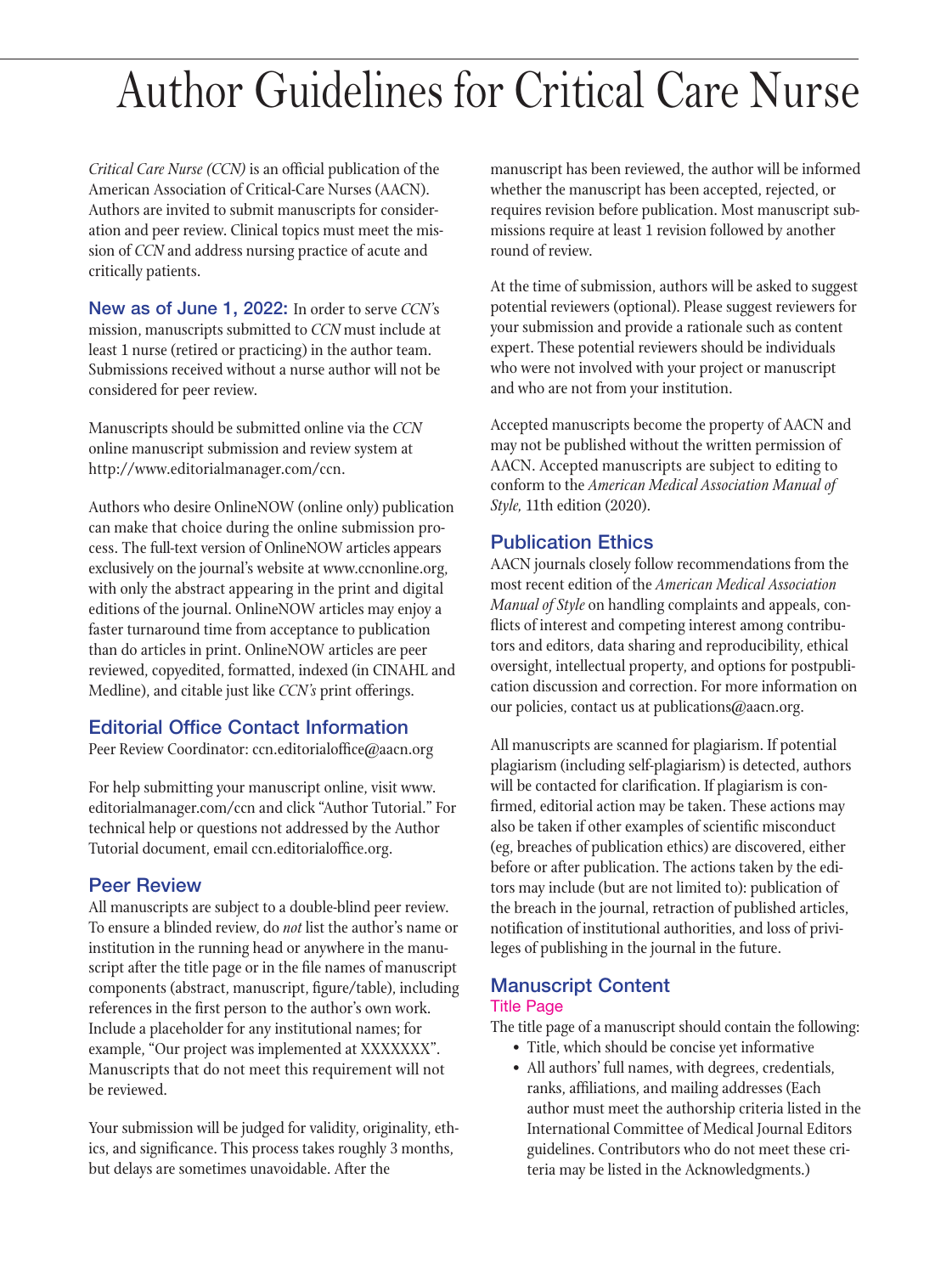- Brief (1 to 2 sentences) biography of each author
- Acknowledgments that identify people or places related to the manuscript (The corresponding author must obtain permission from all individuals listed in the Acknowledgments.)
- Funding and financial disclosure
- Three to 5 key words

## Abstract

Abstracts must be written in the third person. Structured, double-spaced abstracts are preferred; abstracts should use the headings appropriate to the type of article listed below and should include no more than 250 words.

## Articles

All manuscripts should be double-spaced with size 12 font and 1-inch margins. Number all pages sequentially and add continuous line numbers. Do not include the title page, abstract, tables, or figures in your manuscript file; these components will be submitted as separate files under the appropriate category. Include a "List of Figure Captions" on a separate page after the references. Bullet points should be used judiciously within the text. Use of tables and figures to convey additional information is strongly recommended. These elements should augment, not duplicate, information in the text.

Feature articles should be approximately 3000 words, excluding abstract, references, tables, and figures.

Column articles (invitation only) should should be approximately 2000 words, excluding abstract, references, tables, and figures.

*Critical Care Nurse* is no longer accepting research articles. Research performed for quality improvement manuscripts is welcome.

## Quality Improvement Reports—follow SQUIRE 2.0 guidelines

*Critical Care Nurse* is seeking quality improvement reports on interventions that have made a meaningful difference in clinical practice outcomes. The patient- or process-oriented intervention should include more than nursing education.

- **Background** (include relevance to critical care nurses)
- **Local Problem** (include purpose/objective of the project and ethical considerations)
- **Methods** (include sample, procedures, and analysis)
- **Results**
- **Discussion**
- **Conclusions**

## Case Reports—follow CARE guidelines

- **Introduction** (What was unique about this case? What is your purpose for reporting this case? Include ethical considerations and consent.)
- **Clinical Findings** (include patient's main symptoms and relevant findings)
- **Diagnosis**
- **Interventions**
- **Outcomes**
- **Conclusion** (What were the main take-away lessons from this case?)

Review Articles—follow guidelines specific to the type of review article. Only reviews using a structured literature search will be considered for publication. An integrative review is an example (see methodology suggestions by Torraco RJ and by Whittemore and Knafl). Please note that *CCN* does not accept systematic reviews.

- **Background**
- **Objective**
- **Methods**
- **Results**
- **Discussion** (include clinical practice recommendations and limitations or possible biases)
- **Conclusions**

Evidence-Based Practice (EBP) Articles—follow guidelines specific to EBP articles

- **Background** (include clinical question)
- **Review of Evidence** (cite evidence table)
- **Implementation**
- **Evaluation**
- **Sustainability**
- **Conclusions**

## **References**

Primary references should be used when possible. Current references (within the past 5 years) are desirable; however, older references may be required.

References should be in English when possible. Non–Englishlanguage references may be used sparingly; if used, all authors of the manuscript must be fluent in that language and be able to critically appraise the reference. A rationale must be provided for using non–English-language references.

References should be double-spaced and located after the last page of text and before any tables and figures. Number references consecutively by their order of appearance in the text and designate reference numbers as superscripts in the text. References in tables and figures are numbered sequentially as if they are cited where the table or figure is first cited in the text. Remove electronic coding from reference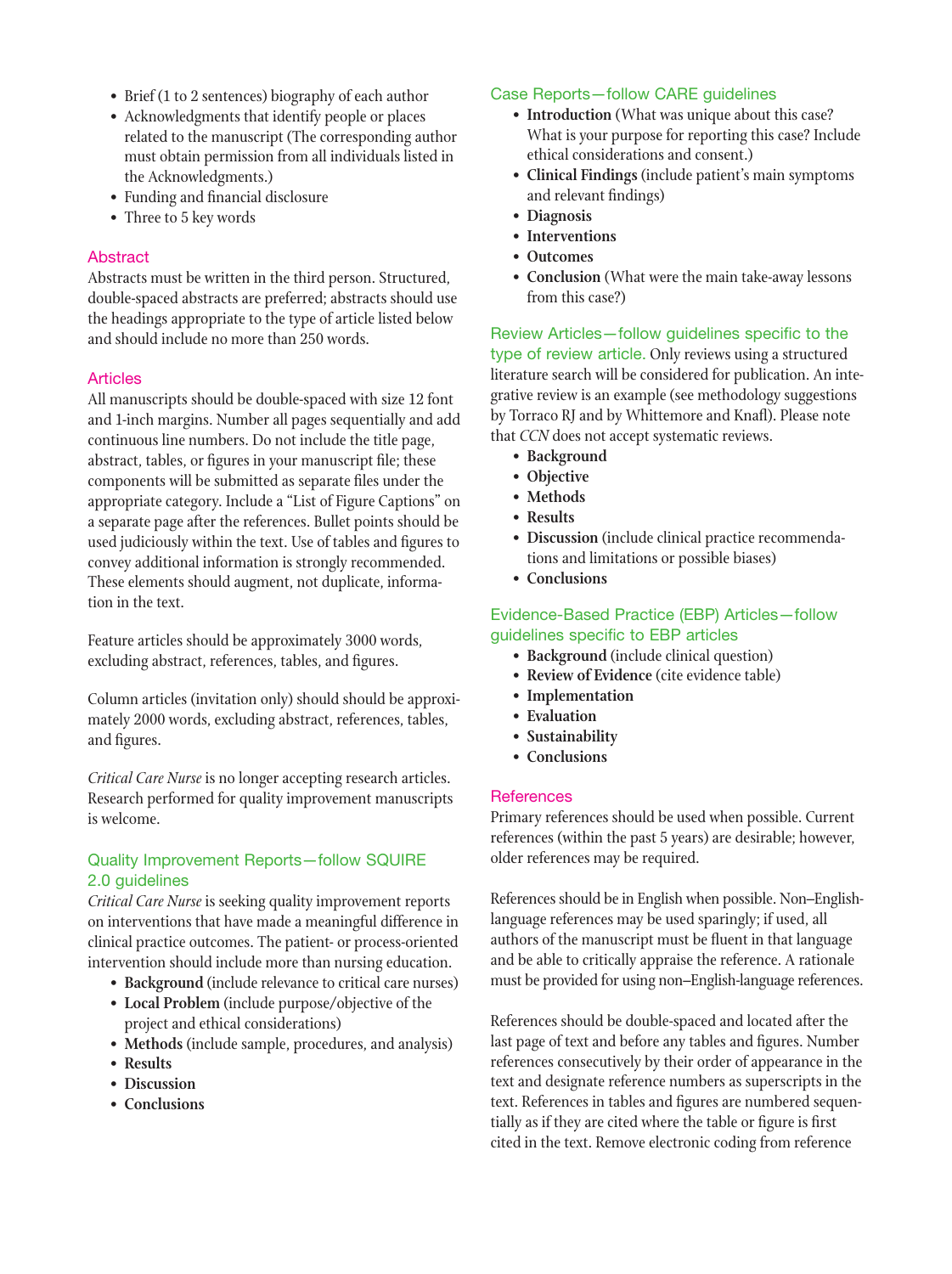management software before submission. If a source lists more than 6 authors, list only the first 3, followed by "et al." DOI numbers should be provided for all online only articles in the reference list. Follow the *AMA Manual of Style,* 11th edition, for format and punctuation, shown below.

*Journals*: Last name and initials (no periods) of authors, title of article (capitalize only the first word, proper names, and abbreviations normally capitalized; no quotation marks), journal title (italicize and use Index Medicus abbreviations), year of publication, volume, issue, inclusive page numbers. Example:

Lee RK, Gallagher JJ, Ejike JC, et al. Intra-abdominal hypertension and the open abdomen: nursing guidelines from the Abdominal Compartment Society. *Crit Care Nurse.* 2020;40(1):13-26. doi:10.4037/ccn2020772

*Books*: Last name and initials of author(s); title of book (italicize and capitalize all significant words); edition number (if after first edition); last name and initials of editor if any; publisher; year of publication; page numbers (only if specifically cited). Example:

Hartjes T, ed. *AACN Core Curriculum for High Acuity, Progressive, and Critical Care Nursing.* 7th ed. Elsevier; 2017.

*Book Chapters*: Last name and initials of authors; title of chapter; "In:" followed by last name and initials of editor(s), "ed."; title of book, edition number (if after first edition); last name and initials of editor, if any; publisher; year of publication; page numbers of chapter. Example:

Goodrich C. Endotracheal intubation (assist). In: Wiegand DL, ed. *AACN Procedure Manual for High Acuity, Progressive, and Critical Care.* 7th ed. Elsevier; 2017:23-31.

*Online References*: Last name and initials of author(s); title of the specific item cited (if none is given, use the name of the organization responsible for the site); name of the website; date published; date updated; date accessed; full URL. Example:

International Society for Infectious Diseases. ProMED-mail website. Accessed December 17, 2019. http://www.promedmail.org

#### **Tables**

Create and submit each table as a separate file in Word. Do not paste the table into Word as an image or from another program. Place the table title above each table. Each table must be numbered sequentially (in the order mentioned in the text). Abbreviations appearing in tables must be spelled out directly below the respective table.

#### Figures

Submit scanned black-and-white or color images at a resolution of at least 300 dpi. The preferred file formats are TIFF and EPS. Do not submit files downloaded from the

internet, because these are low resolution and will reproduce poorly in print. Include a signed consent/release form from the owner (includes photographs) or artist if different from author. Include signed consent/release forms from all identifiable individuals. If permission from subjects is not obtained, photographs will be cropped appropriately. For figures such as graphs, data points should be provided in a separate text file.

#### Figure Legends

Submit a legend for each figure; include spelled out abbreviations and any reprint permissions pertaining to the figure. All figure legends should be listed in consecutive order on a separate manuscript page following the references.

#### **Permissions**

If any material in the manuscript is from a previously copyrighted publication, include a letter of permission to reproduce the material from the copyright holder.

#### Patient Descriptions and Photographs

Include a signed statement of informed consent to publish (in print and online) patient descriptions, photographs, and pedigrees from all persons (parents or legal guardians for minors) who can be identified in such written descriptions, photographs, or pedigrees. Such persons should be shown the manuscript before its submission.

#### Drug Names

Use generic names. The trade name of a particular drug may be cited in parentheses the first time it appears.

#### Units of Measurement

Physiological measurements should be reported in metric units (International System of Units, SI); conventional units may be placed in parentheses after the SI units. Use metric units or decimal multiples for length, height, weight, and volume. Show temperature in degrees Celsius, pressure in millimeters of mercury, and volume (liquid and gas) in milliliters, not cubic centimeters. Laboratory values may be reported in conventional units.

#### Abbreviations and Symbols

Use the full term for an acronym the first time that it is used, unless it is a standard unit of measure.

## Checklist for Authors

Manuscripts should be submitted online via the *CCN* manuscript submission and review system. Editorial Manager will combine your submission into a single PDF file for purposes of review. Your online manuscript submission should contain the following components (see detailed descriptions):